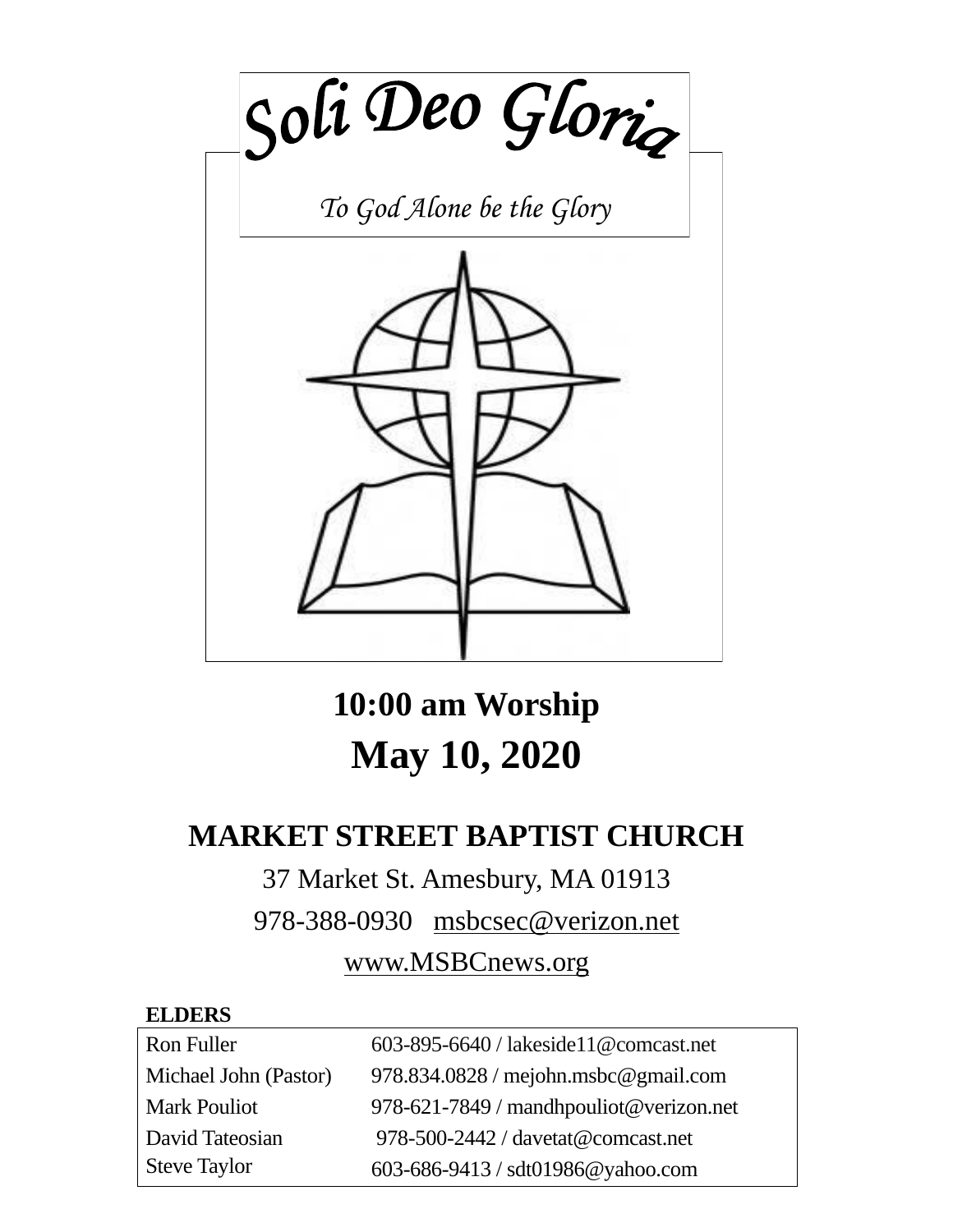*Order of Worship* 

**Call to Worship (in Unison)** *Psalm 23*

**The LORD is my shepherd; I shall not want. He makes me lie down in green pastures. He leads me beside still waters. He restores my soul. He leads me in paths of righteousness for his name's sake.**

**Even though I walk through the valley of the shadow of death, I will fear no evil, for you are with me; Your rod and your staff, they comfort me. You prepare a table before me in the presence of my enemies; You anoint my head with oil; my cup overflows.**

**Surely goodness and mercy shall follow me all the days of my life, and I shall dwell in the house of the LORD forever.**

## **Prayer of Praise**

## **Hymns of Praise**

### **HOW GREAT THOU ART** *(Hymn #6)*

Oh Lord my God, when I in awesome wonder Consider all the worlds Thy hands have made, I see the stars, I hear the rolling thunder, Thy power throughout the universe displayed

> *Then sings my soul, my Savior God, to Thee; How great Thou art, how great Thou art! (2x)*

And when I think that God, His Son not sparing, Sent Him to die, I scarce can take it in, That on the cross, my burden gladly bearing, He bled and died to take away my sin.

When Christ shall come with shout of acclamation And take me home, what joy shall fill my heart! Then I shall bow in humble adoration, And there proclaim, my God, how great Thou art.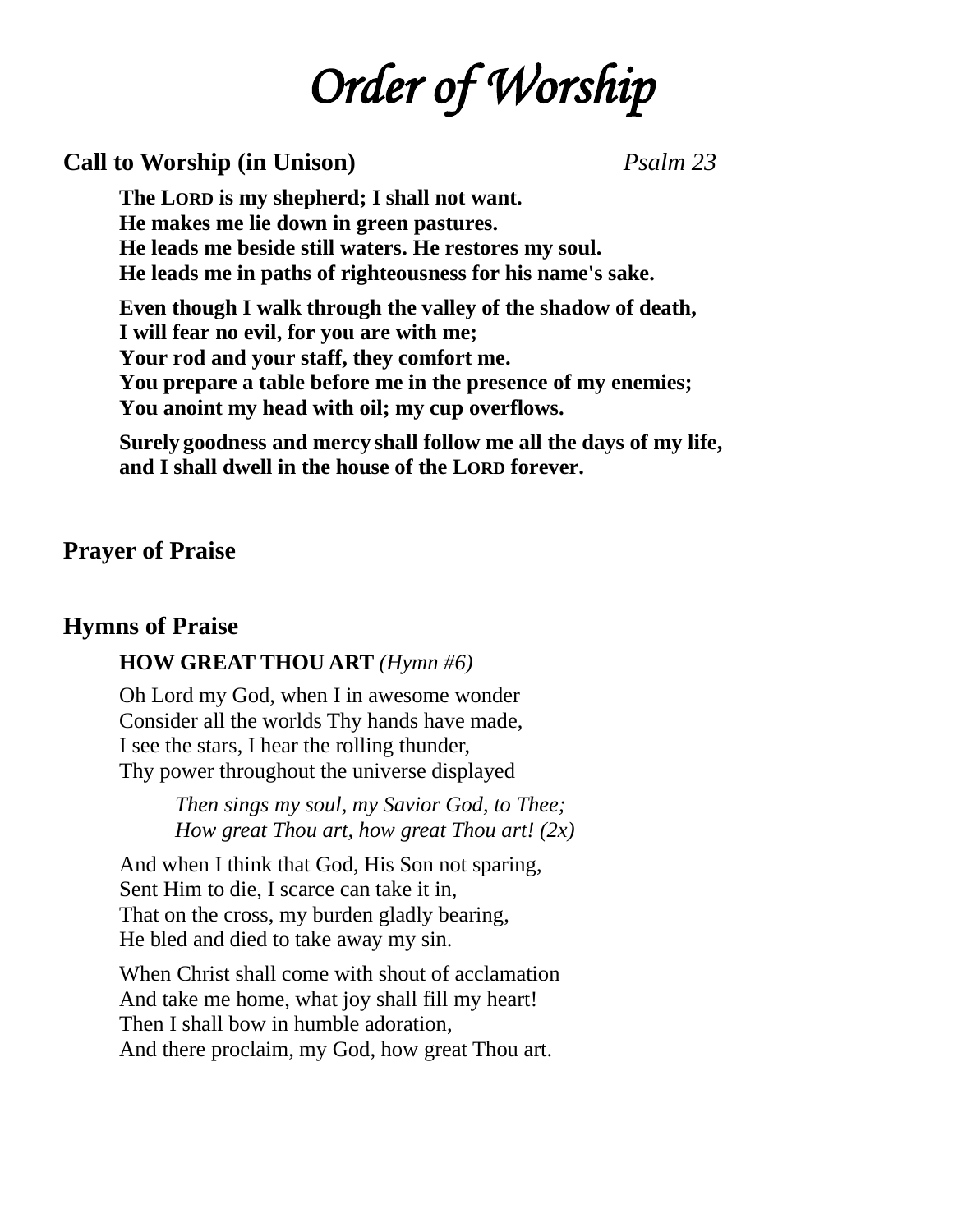## **AND CAN IT BE** *(Hymn #250)*

And can it be that I should gain…An interest in my Savior's blood? Died He for me, who caused His pain? For me, who Him to death pursued? Amazing love! How can it be…That Thou, my God, should die for me? Amazing love! How can it be that Thou, my God, should die for me!

He left His Father's throne above, So free so infinite His grace! Emptied Himself of all but love, And bled for Adam's helpless race Tis mercy all immense and free. For, O my God, it found out me. Amazing love! How can it be that Thou, my God, should die for me!

No condemnation now I dread: Jesus, and all in Him, is mine! Alive in Him, my living Head…And clothed in righteousness divine. Bold I approach the eternal throne, And claim the crown, through Christ my own. Amazing love! How can it be that Thou, my God, should die for me!

## **IN CHRISTALONE** *(Hymn #506)*

In Christ alone my hope is found. He is my light, my strength, my song; This Cornerstone, this solid Ground, Firm through the fiercest drought and storm. What heights of love, what depths of peace, When fears are stilled, when strivings cease! My Comforter, my All in All, here in the love of Christ I stand.

In Christ alone! Who took on flesh, Fullness of God in helpless babe! This gift of love and righteousness, Scorned by the ones He came to save; Till on that cross as Jesus died,

The wrath of God was satisfied;

For every sin on Him was laid; here in the death of Christ I live.

There in the ground His body lay, Light of the world by darkness slain; Then bursting forth in glorious day…Up from the grave He rose again! And as He stands in victory

Sin's curse has lost its grip on me,

For I am His and He is mine, Bought with the precious blood of Christ.

No guilt in life, no fear in death, this is the power of Christ in me. From life's first cry to final breath, Jesus commands my destiny. No power of hell, no scheme of man Can ever pluck me from His hand; Till He returns or calls me home; Here in the power of Christ I'll stand!

CCLI #224799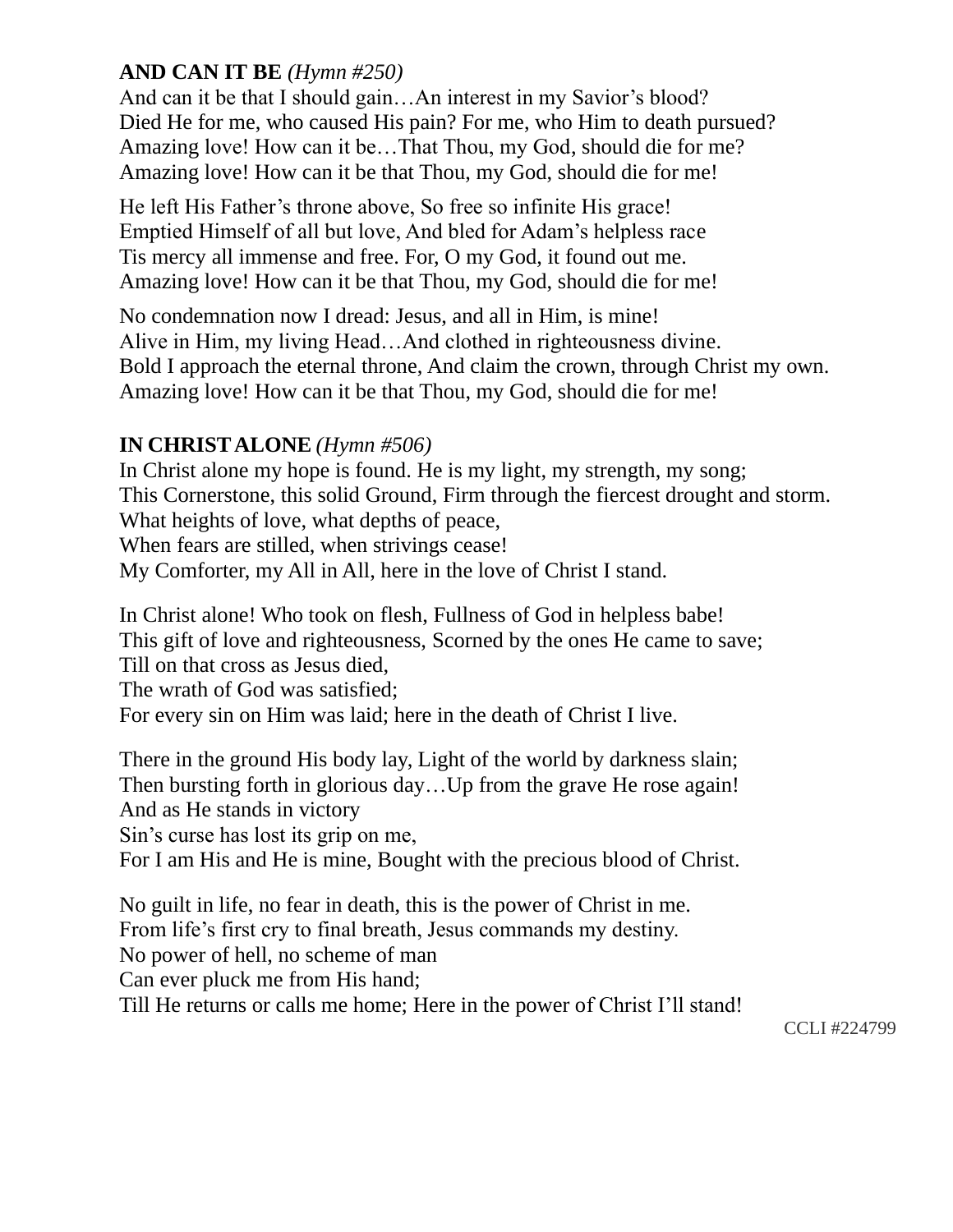## **Scripture Reading** *Proverbs 31:10-31*

The words of King Lemuel. An oracle that his mother taught him:

An excellent wife who can find? She is far more precious than jewels.

The heart of her husband trusts in her, and he will have no lack of gain.

She does him good, and not harm all the days of her life.

She seeks wool and flax, and works with willing hands.

She is like the ships of the merchant; she brings her food from afar.

 She rises while it is yet night and provides food for her household and portions for her maidens.

She considers a field and buys it; with the fruit of her hands she plants a vineyard.

<sup>17</sup> She dresses herself<sup>[\[e\]](https://www.biblegateway.com/passage/?search=proverbs+31&version=ESV#fen-ESV-17302e)</sup> with strength and makes her arms strong.

She perceives that her merchandise is profitable. Her lamp does not go out at night.

She puts her hands to the distaff, and her hands hold the spindle.

She opens her hand to the poor and reaches out her hands to the needy.

 She is not afraid of snow for her household, for all her household are clothed in scarlet.

She makes bed coverings for herself; her clothing is fine linen and purple.

Her husband is known in the gates when he sits among the elders of the land.

She makes linen garments and sells them; she delivers sashes to the merchant.

<sup>25</sup> Strength and dignity are her clothing, and she laughs at the time to come.

She opens her mouth with wisdom, and the teaching of kindness is on her tongue.

<sup>27</sup> She looks well to the ways of her household and does not eat the bread of idleness.

Her children rise up and call her blessed; her husband also, and he praises her:

"Many women have done excellently, but you surpass them all."

Charm is deceitful, and beauty is vain, but a woman who fears the LORD is to be praised.

Give her of the fruit of her hands, and let her works praise her in the gates.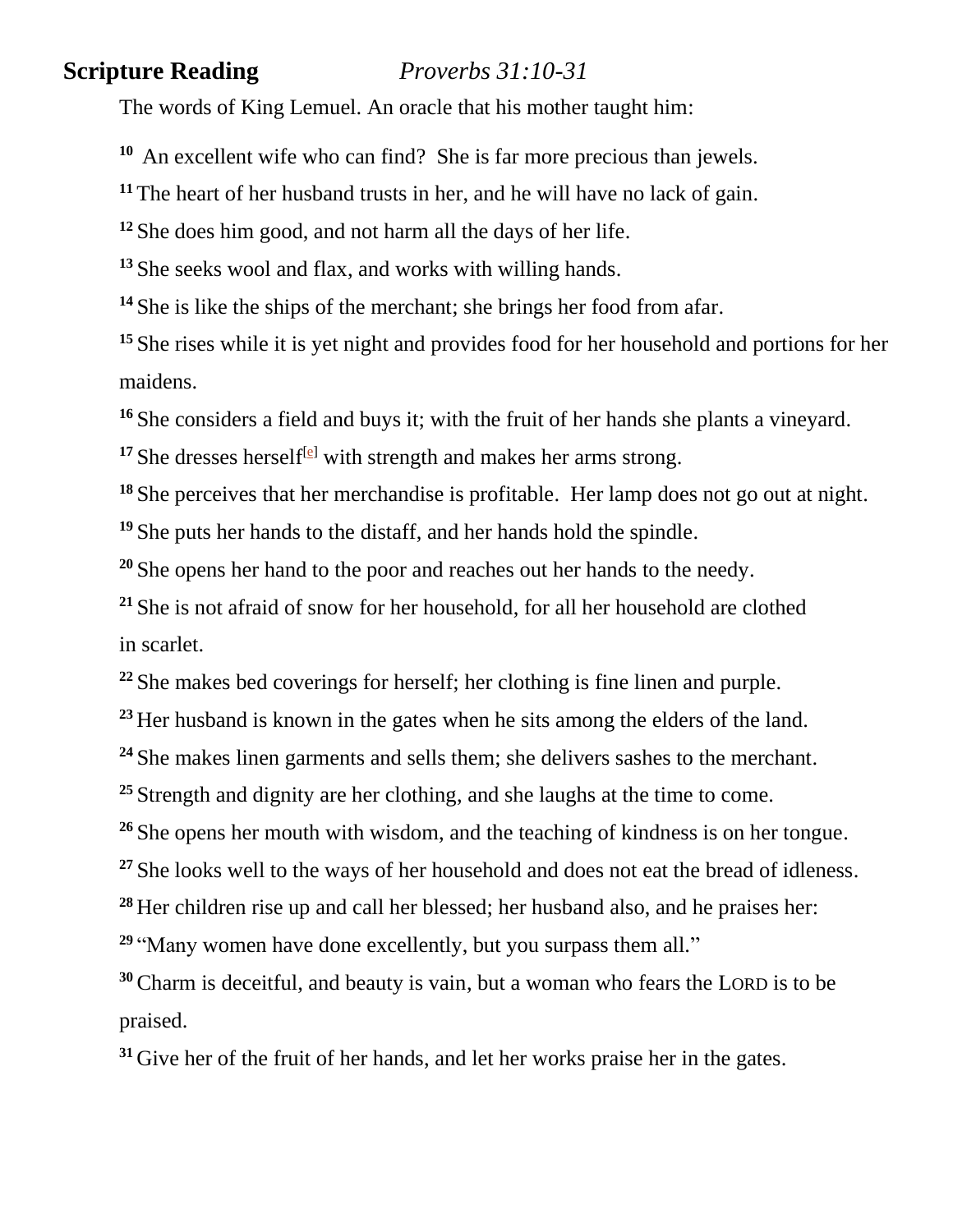## **Songs of Exhortation**

### **TURN YOUR EYES UPON JESUS**

O soul, are you weary and troubled? No light in the darkness you see? There's light for a look at the Savior, And life more abundant and free!

### *Refrain:*

Turn your eyes upon Jesus, Look full in His wonderful face, And the things of earth will grow strangely dim, In the light of His glory and grace.

His Word shall not fail you—He promised; Believe Him, and all will be well: Then go to a world that is dying, His perfect salvation to tell!

## **I'D RATHER HAVE JESUS**

I'd rather have Jesus than silver or gold; I'd rather be His than have riches untold; I'd rather have Jesus than houses or lands; I'd rather be led by His nail-pierced hand

### *Refrain:*

Than to be the king of a vast domain Or be held in sin's dread sway; I'd rather have Jesus than anything This world affords today.

I'd rather have Jesus than men's applause; I'd rather be faithful to His dear cause; I'd rather have Jesus than worldwide fame; I'd rather be true to His holy name

He's fairer than lilies of rarest bloom; He's sweeter than honey from out the comb; He's all that my hungering spirit needs; I'd rather have Jesus and let Him lead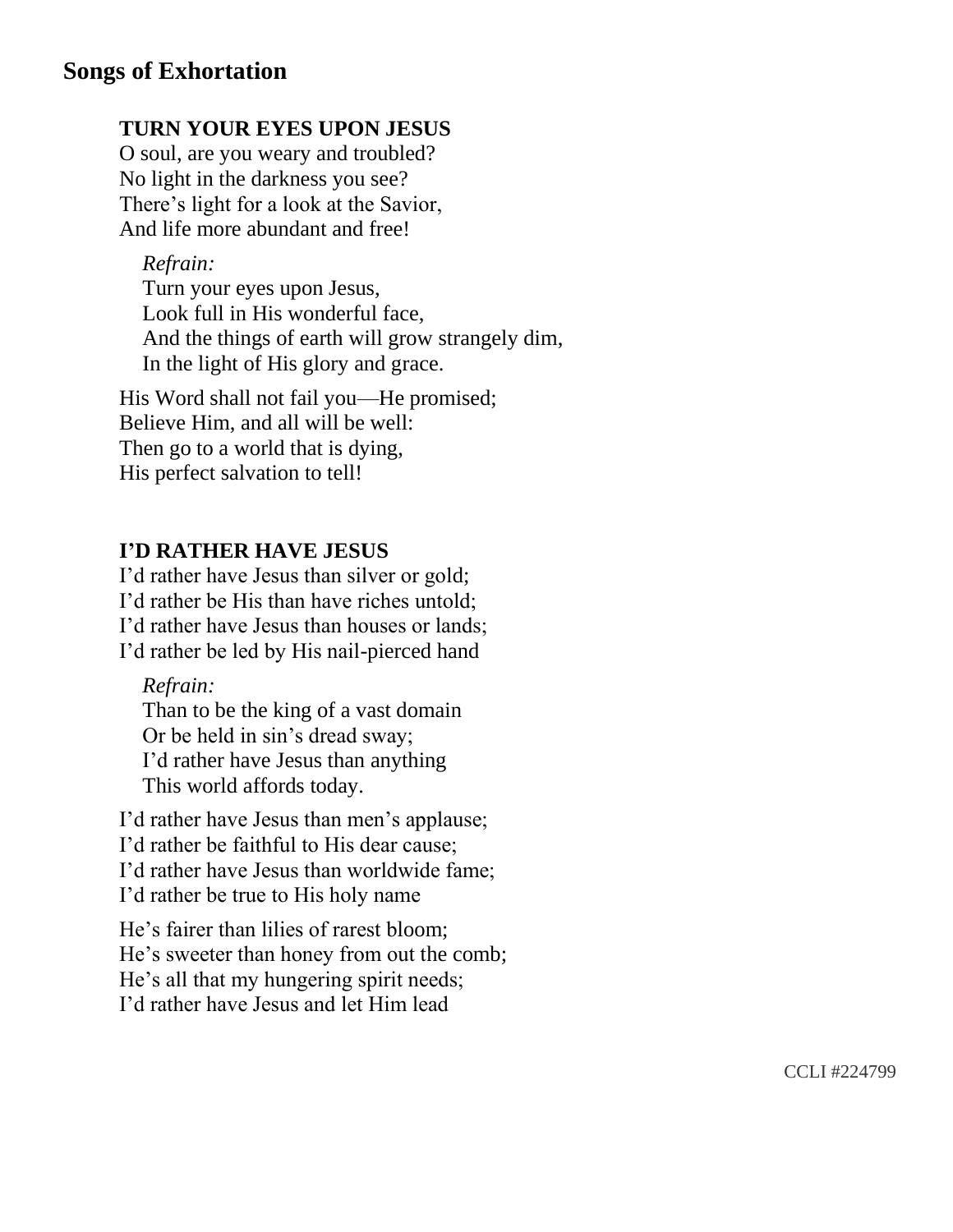## **Call to Confession** *Psalm 32:1-5*

Blessed is the one whose transgression is forgiven, whose sin is covered.

Blessed is the man against whom the LORD counts no iniquity, and in whose spirit there is no deceit.

For when I kept silent, my bones wasted away through my groaning all day long. For day and night your hand was heavy upon me; my strength was dried up as by the heat of summer. I acknowledged my sin to you, and I did not cover my iniquity; I said, "I will confess my transgressions to the LORD," and you forgave the iniquity of my sin.

## **Prayer of Confession** *(From Book of Common Prayer)*

**Most merciful God, we confess that we have sinned against you in thought, word, and deed, by what we have done, and by what we have left undone.**

**We have not loved you with our whole heart; we have not loved our neighbors as ourselves. We are truly sorry and we humbly repent.**

**For the sake of your Son Jesus Christ, have mercy on us and forgive us; that we may delight in your will, and walk in your ways, to the glory of your Name. Amen.**

## **The Assurance of Pardon** *From Ephesians 2:1-8*

You were dead in your trespasses and sins and were by nature children of wrath, like the rest of mankind.But God, being rich in mercy, because of the great love with which he loved us, even when we were dead in our trespasses, made us alive together with Christ—by grace you have been saved through faith. And this is not your own doing; it is the gift of God.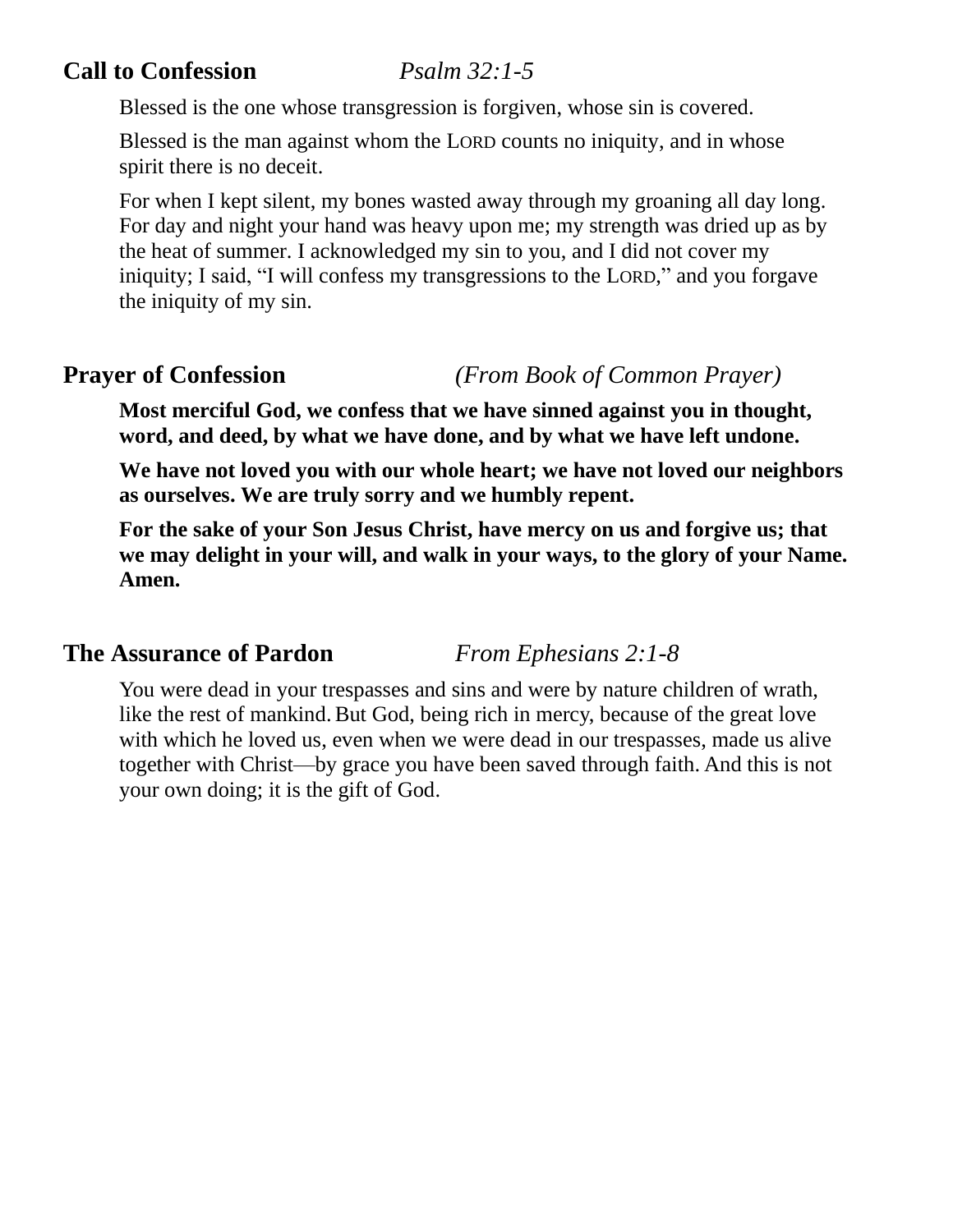### **Song of Reflection**

### **LORD, HAVE MERCY** *(Matt Papa / Matt Boswell)*

1. For what we have done and left undone We fall on Your countless mercies For sins that are known and those unknown We call on Your name so holy For envy and pride, for closing our eyes For scorning our very neighbor In thought, word, and deed, we've failed You, our King How deeply we need a Savior.

Lord have mercy, Christ have mercy. Lord have mercy on us Lord have mercy, Christ have mercy. Lord have mercy on us

2. For what You have done, Your life of love

You perfectly lived, we praise You Though tempted and tried, You fixed Your eyes You finished the work God gave You And there on the tree, a King among thieves You bled for a world's betrayal You loved to the end, our merciful friend How pure and forever faithful

Lord have mercy, Christ have mercy. Lord have mercy on us Lord have mercy, Christ have mercy. Lord have mercy on us Lord have mercy, Christ have mercy. Lord have mercy on us Lord have mercy, Christ have mercy. Lord have mercy on us

3. For hearts that are cold for seizing control For scorning our very Maker In thought, word, and deed, we've failed You, our King How deeply we need a Savior

> Lord have mercy, Christ have mercy. Lord have mercy on us Lord have mercy, Christ have mercy. Lord have mercy on us Lord have mercy, Christ have mercy. Lord have mercy on us Lord have mercy, Christ have mercy. Lord have mercy on us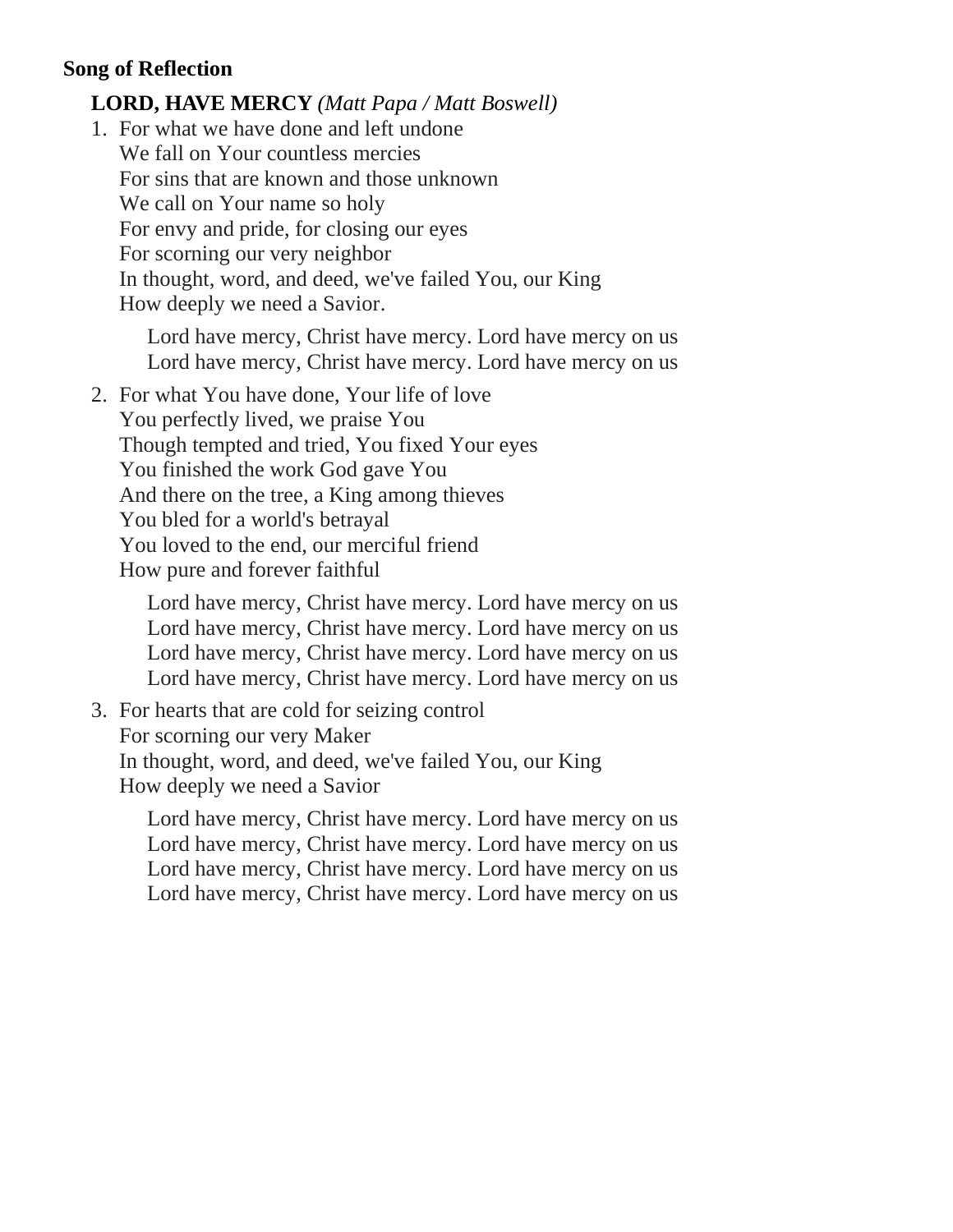## **Scripture Readings**

## **GENESIS 3:1-19**

Now the serpent was more crafty than any other beast of the field that the LORD God had made. He said to the woman, "Did God actually say, 'You shall not eat of any tree in the garden'?" **<sup>2</sup>** And the woman said to the serpent, "We may eat of the fruit of the trees in the garden, **<sup>3</sup>** but God said, 'You shall not eat of the fruit of the tree that is in the midst of the garden, neither shall you touch it, lest you die.'" **<sup>4</sup>**But the serpent said to the woman, "You will not surely die. **<sup>5</sup>** For God knows that when you eat of it your eyes will be opened, and you will be like God, knowing good and evil." <sup>6</sup> So when the woman saw that the tree was good for food, and that it was a delight to the eyes, and that the tree was to be desired to make one wise, she took of its fruit and ate, and she also gave some to her husband who was with her, and he ate.<sup>7</sup> Then the eyes of both were opened, and they knew that they were naked. And they sewed fig leaves together and made themselves loincloths.

**<sup>8</sup>** And they heard the sound of the LORD God walking in the garden in the cool of the day, and the man and his wife hid themselves from the presence of the LORD God among the trees of the garden. **<sup>9</sup>**But the LORD God called to the man and said to him, "Where are you?" **<sup>10</sup>** And he said, "I heard the sound of you in the garden, and I was afraid, because I was naked, and I hid myself." **<sup>11</sup>** He said, "Who told you that you were naked? Have you eaten of the tree of which I commanded you not to eat?"<sup>12</sup> The man said, "The woman whom you gave to be with me, she gave me fruit of the tree, and I ate." <sup>13</sup> Then the LORD God said to the woman, "What is this that you have done?" The woman said, "The serpent deceived me, and I ate."

**<sup>14</sup>** The LORD God said to the serpent,

"Because you have done this, cursed are you above all livestock and above all beasts of the field; on your belly you shall go, and dust you shall eat all the days of your life. **<sup>15</sup>** I will put enmity between you and the woman, and between your offspring<sup>[\[e\]](https://www.biblegateway.com/passage/?search=Genesis+3&version=ESV#fen-ESV-71e)</sup> and her offspring; he shall bruise your head, and you shall bruise his heel." **<sup>16</sup>** To the woman he said, "I will surely multiply your pain in childbearing; in pain you shall bring forth children.

Your desire shall be contrary to<sup>[\[f\]](https://www.biblegateway.com/passage/?search=Genesis+3&version=ESV#fen-ESV-72f)</sup> your husband, but he shall rule over you."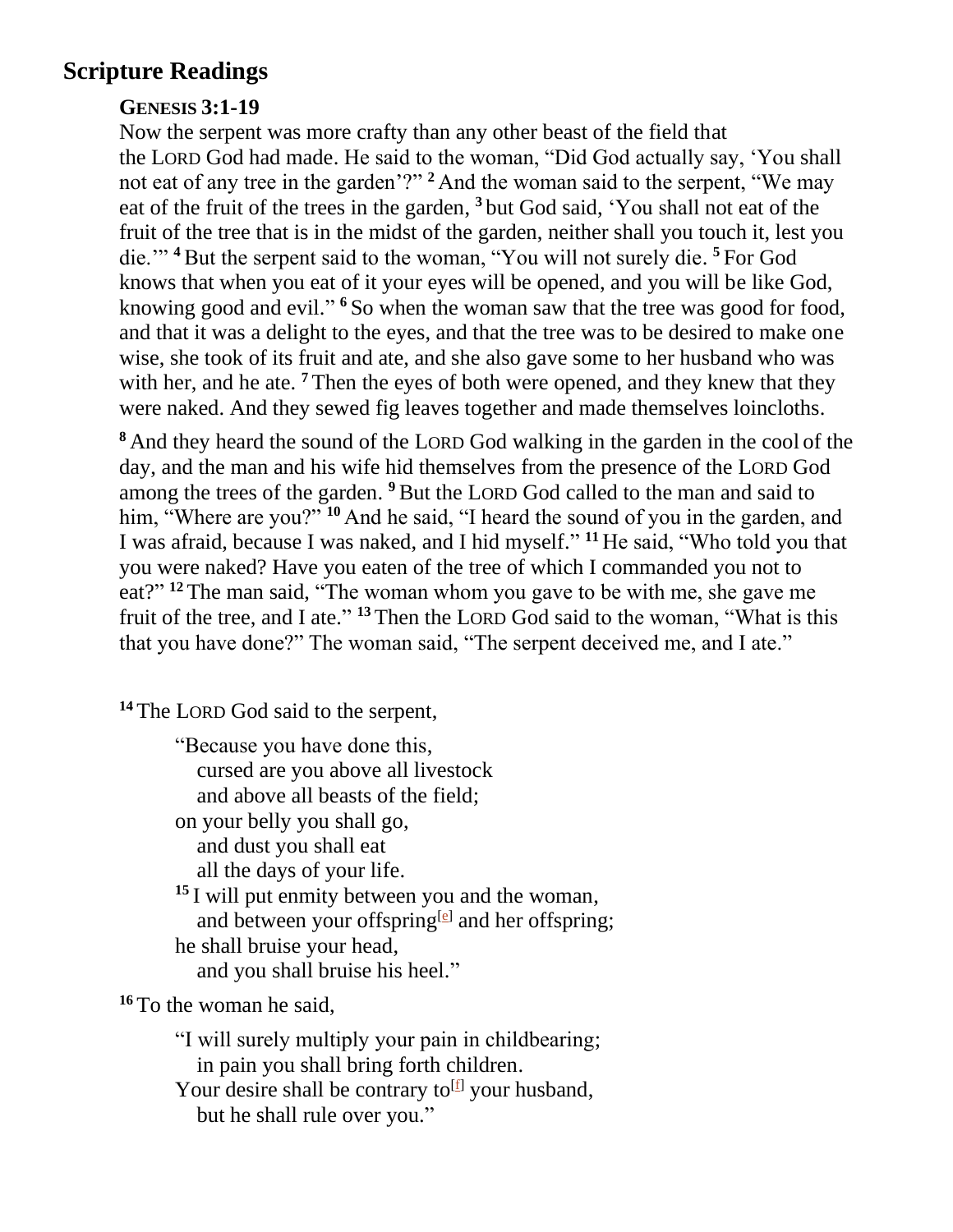**<sup>17</sup>** And to Adam he said,

"Because you have listened to the voice of your wife and have eaten of the tree of which I commanded you, 'You shall not eat of it,' cursed is the ground because of you; in pain you shall eat of it all the days of your life; **<sup>18</sup>** thorns and thistles it shall bring forth for you; and you shall eat the plants of the field. **<sup>19</sup>**By the sweat of your face you shall eat bread, till you return to the ground, for out of it you were taken; for you are dust, and to dust you shall return."

## **ROMANS 8:18-30**

**<sup>18</sup>** For I consider that the sufferings of this present time are not worth comparing with the glory that is to be revealed to us. <sup>19</sup> For the creation waits with eager longing for the revealing of the sons of God. <sup>20</sup> For the creation was subjected to futility, not willingly, but because of him who subjected it, in hope **<sup>21</sup>** that the creation itself will be set free from its bondage to corruption and obtain the freedom of the glory of the children of God. **<sup>22</sup>** For we know that the whole creation has been groaning together in the pains of childbirth until now. **<sup>23</sup>** And not only the creation, but we ourselves, who have the firstfruits of the Spirit, groan inwardly as we wait eagerly for adoption as sons, the redemption of our bodies. **<sup>24</sup>** For in this hope we were saved. Now hope that is seen is not hope. For who hopes for what he sees? **<sup>25</sup>**But if we hope for what we do not see, we wait for it with patience.

**<sup>26</sup>** Likewise the Spirit helps us in our weakness. For we do not know what to pray for as we ought, but the Spirit himself intercedes for us with groanings too deep for words. **<sup>27</sup>** And he who searches hearts knows what is the mind of the Spirit, because the Spirit intercedes for the saints according to the will of God. **<sup>28</sup>** And we know that for those who love God all things work together for good, for those who are called according to his purpose. **<sup>29</sup>** For those whom he foreknew he also predestined to be conformed to the image of his Son, in order that he might be the firstborn among many brothers. **<sup>30</sup>** And those whom he predestined he also called, and those whom he called he also justified, and those whom he justified he also glorified.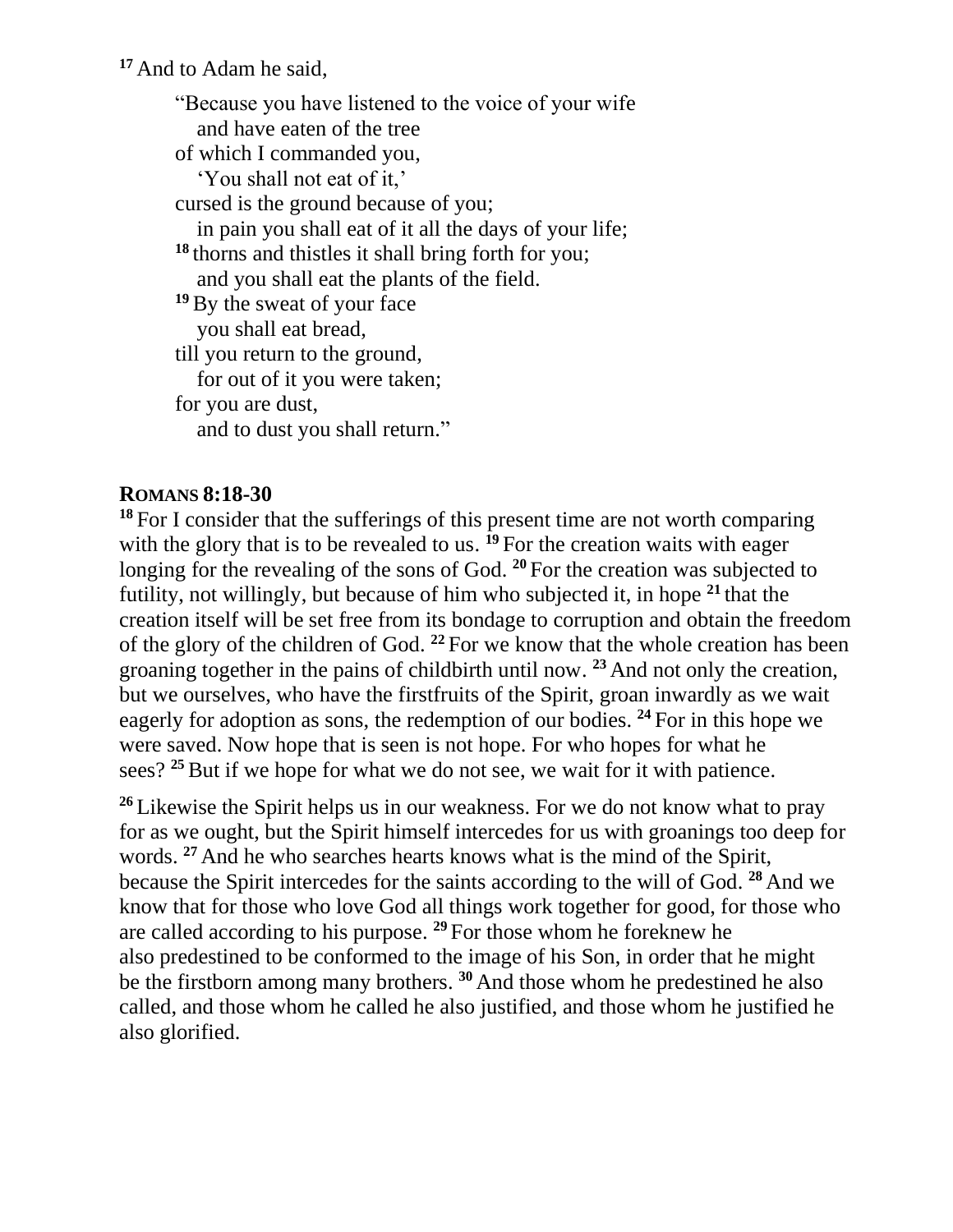| THE PLACE OF PAIN IN GOD'S PLAN                                                                                 |
|-----------------------------------------------------------------------------------------------------------------|
| A. The Beginning of Pain (Genesis 1-3; Romans 5:12-21)                                                          |
|                                                                                                                 |
|                                                                                                                 |
| B. The End of Pain (Genesis 3:15; Isaiah 53; Revelation 21-22)                                                  |
| • The Remedy for Pain: When Christ took our C_________ to the C_________                                        |
| • The Elimination of Pain: When Christ R___________ to R__________ on Earth                                     |
| II. THE PURPOSE OF PAIN IN GOD'S PLAN                                                                           |
| A. How God Uses Pain in the World                                                                               |
|                                                                                                                 |
|                                                                                                                 |
|                                                                                                                 |
| B. How We Must Think About Our Pain                                                                             |
|                                                                                                                 |
| • All Pain is L____________ and M_____________________ compared to Eternal Glory<br>(Rom. 8:18; 2 Cor. 4:17-18) |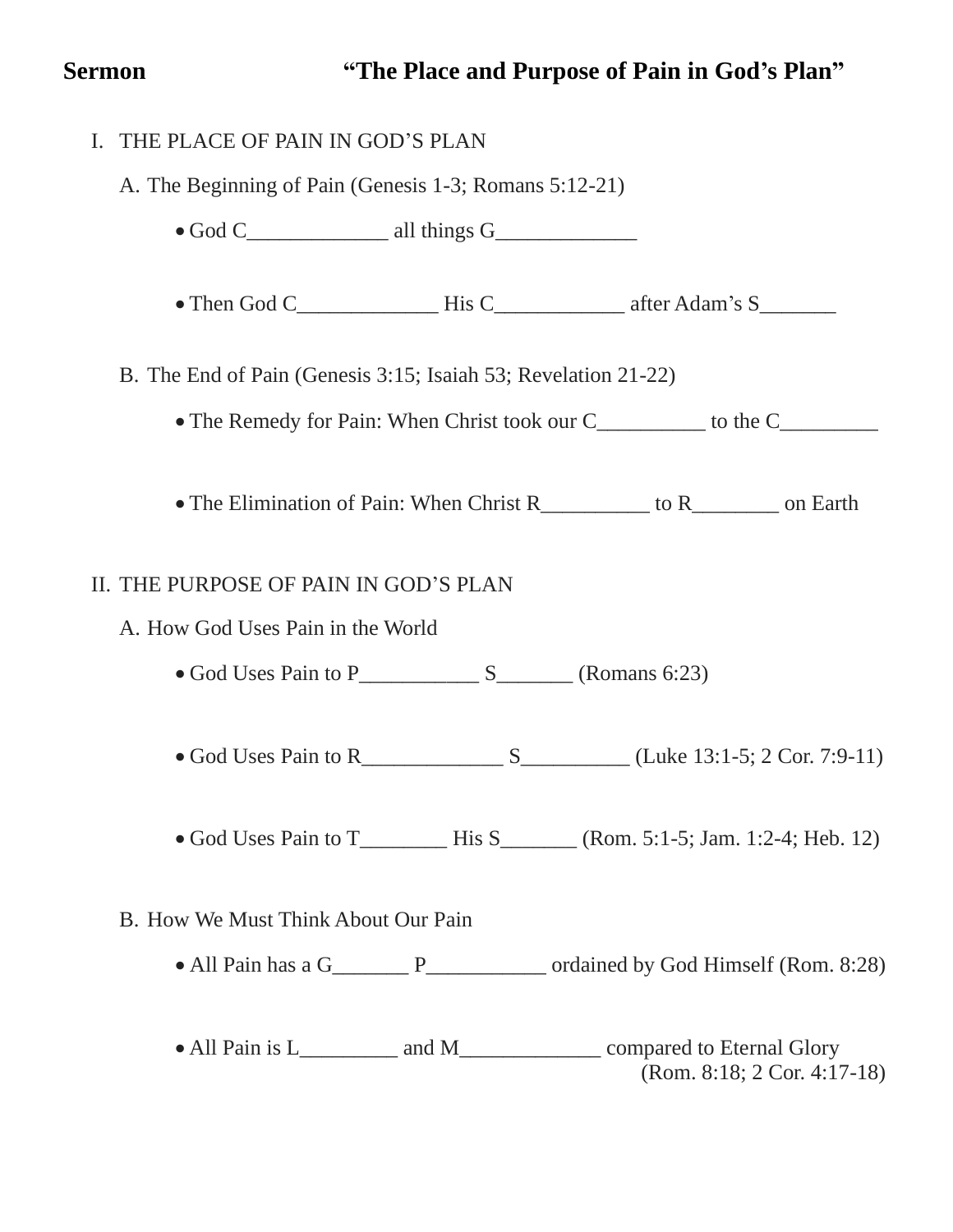## **Hymn of Reflection**

**BE STILL MY SOUL** *(Hymn #514)* Be still, my soul: the Lord is on thy side; Bear patiently the cross of grief or pain; Leave to thy God to order and provide; In ev'ry change He faithful will remain. Be still, my soul: thy best, thy heav'nly Friend Thro' thorny ways leads to a joyful end.

Be still, my soul: thy God doth undertake To guide the future as He has the past. Thy hope, thy confidence let nothing shake; All now mysterious shall be bright at last. Be still, my soul: the waves and winds still know His voice, who ruled them while He dwelt below.

Be still, my soul: the hour is hast'ning on When we shall be forever with the Lord, When disappointment, grief, and fear are gone, Sorrow forgot, love's purest joys restored. Be still, my soul: when change and tears are past, All safe and blessed we shall meet at last.

## **Thanks and Prayers for Our Moms**